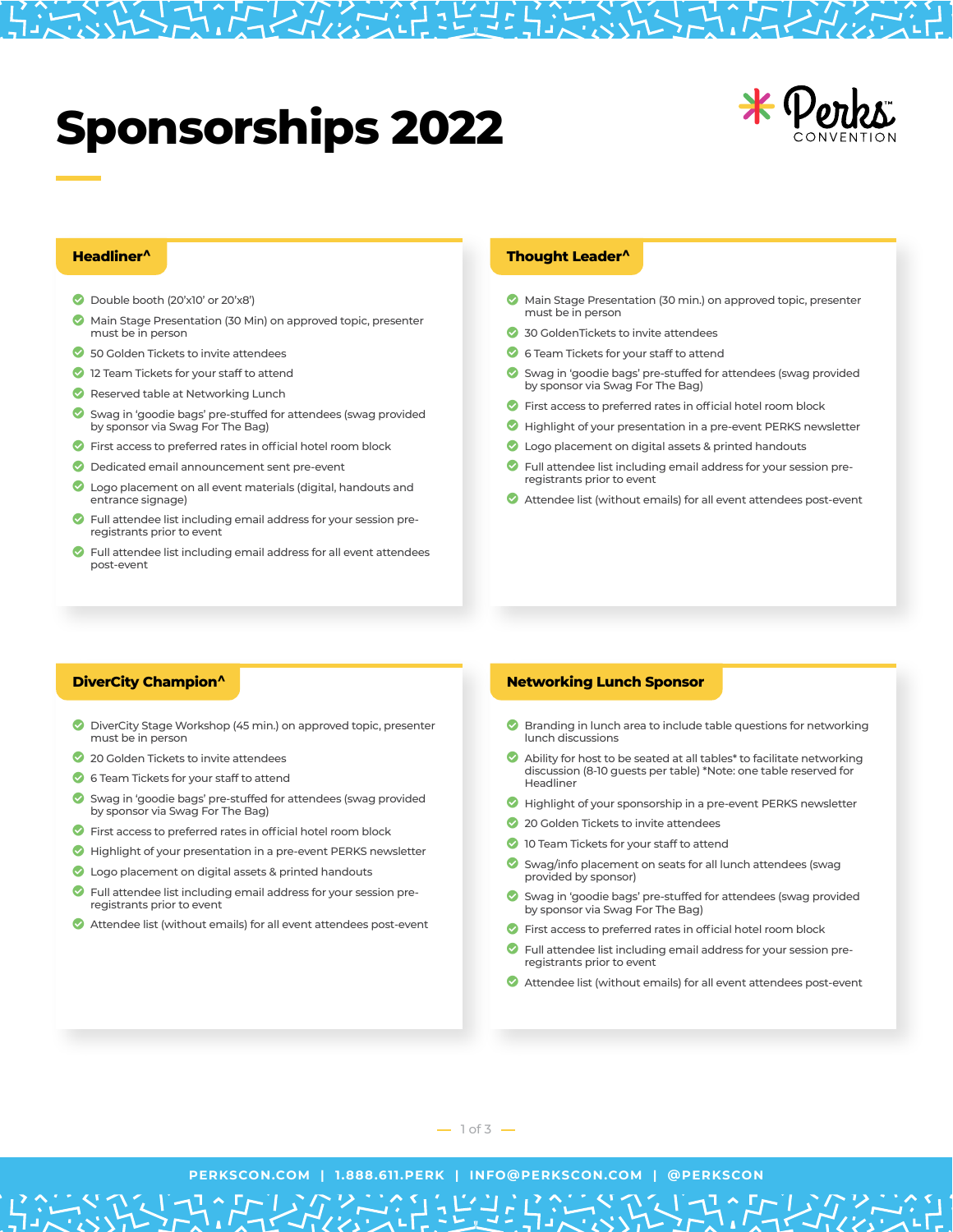# **Sponsorships 2022**



# **Food Sponsor**

**Available with the purchase of a booth, this sponsorship provides food in-kind for the VIP Lunch (100 guests). If you choose to provide food for all attendees at the event, you will be the exclusive food provider (excluding booth samples) for the event.**

- **Branding in lunch area**
- Highlight of your sponsorship in a pre-event PERKS newsletter
- **2** 10 Golden Tickets to invite attendees
- **3** 5 Team Tickets for your staff to attend
- $\bullet$ Swag/info placement on seats for all lunch attendees (swag provided by sponsor)
- $\bullet$ First access to preferred rates in official hotel room block
- Attendee list (without emails) for all event attendees post-event

#### **Test Kitchen Sponsor** (Available in New York and LA)

**Full of energy and excitement, the Test Kitchen brings food to life at PERKSCon! As the Test Kitchen Sponsor, you will have the opportunity to schedule programming throughout the event, highlighting several vendors in the space who can offer food options to the HR community.**

- ◎ Fully furnished space for Test Kitchen setup - demo tables, audience seating, AV
- **Branding in Test Kitchen**
- Highlight of your sponsorship in a pre-event PERKS newsletter
- 20 Golden Tickets to invite attendees
- **10 Team Tickets for your staff to attend**
- Swag/info placement on seats for all Test Kitchen attendees (swag provided by sponsor)
- First access to preferred rates in official hotel room block
- Attendee list (without emails) for all event attendees post-event

## **Open Bar Sponsor**

- Branding in bar(s) throughout the show floor
- Online brand placement
- Highlight of your sponsorship in a pre-event PERKS newsletter
- 40 Golden Tickets to invite attendees
- **10 Team Tickets for your staff to attend**
- $\bullet$ Swag in 'goodie bags' pre-stuffed for attendees (swag provided by sponsor via Swag For The Bag)Swag/info placement at bar for attendees (swag provided by sponsor)
- $\bullet$ First access to preferred rates in official hotel room block
- Attendee list (without emails) for all event attendees post-event

## **Lounge Sponsor**

- **Branded lounge area with brand color-coordinated seating**
- Highlight of your sponsorship in a pre-event PERKS newsletter
- 20 Golden Tickets to invite attendees
- **2** 10 Team Tickets for your staff to attend
- **C** Easel sign with logo and sponsorship recognition
- Swag and additional signage placement within the lounge at approved locations (swag/signage provided by sponsor)
- ◎ Swag in 'goodie bags' pre-stuffed for attendees (swag provided by sponsor via Swag For The Bag)
- First access to preferred rates in official hotel room block
- **C** Lead scanning app access
- Attendee list (without emails) for all event attendees post-event

 $\sum_{1}^{1} \sum_{\zeta}$ 

**PERKSCON.COM | 1.888.611.PERK | INFO@PERKSCON.COM | @PERKSCON**